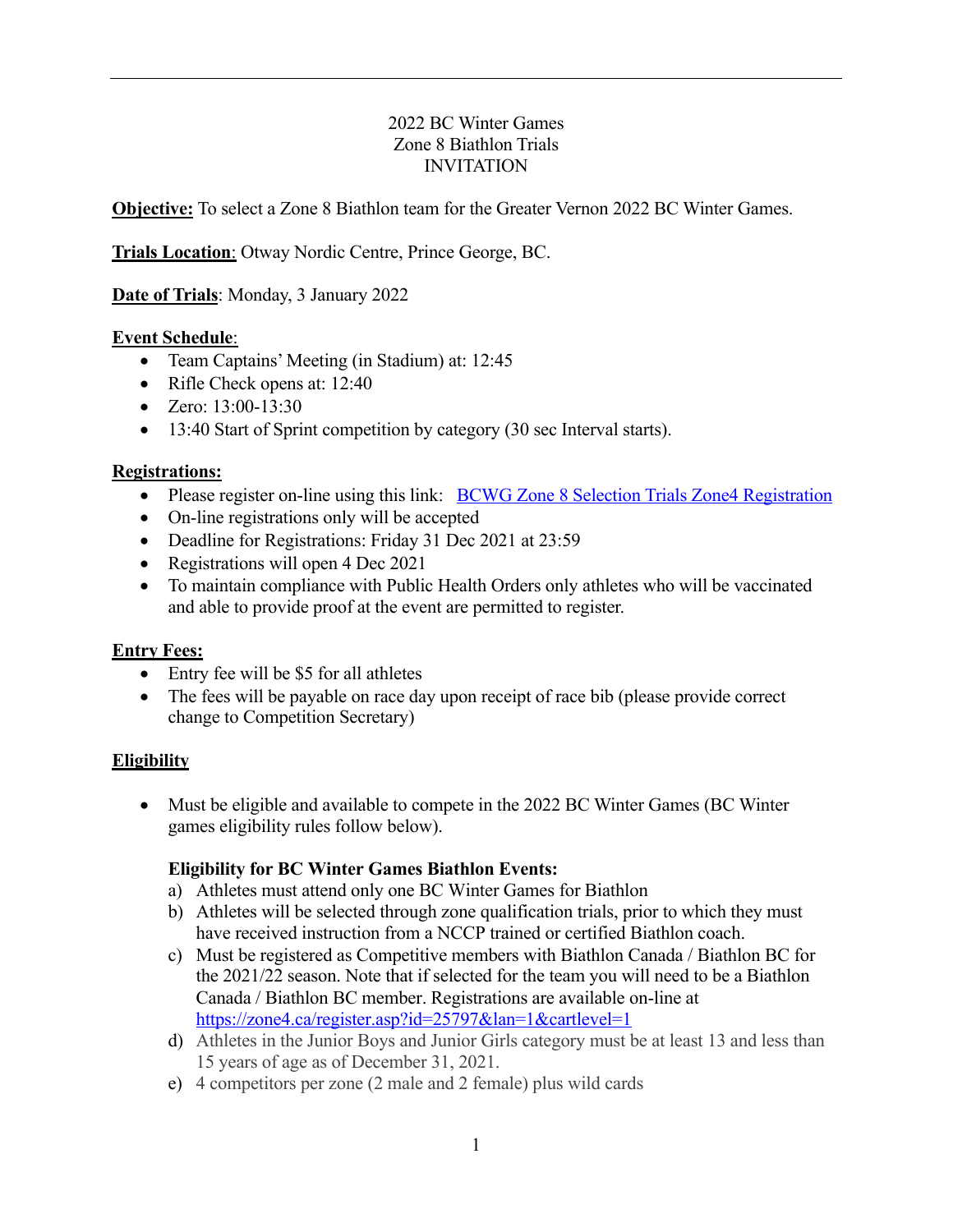For further information, see the BC Winter Games technical package available on the BC Winter Games website.

Everyone participating in the Games (Spectators, Coaches, Officials, Volunteers) will be required to be fully vaccinated against COVID-19. There are no exceptions.

## **Competition Committee,**

- Chief of Competition: John Neumann
- Chief of Range: Ian Hartley
- Chief of Stadium: Chelton VanGeloven
- Chief of Timing: Pierre Beaudry
- Chief of Course: Al Witwicki
- Competition Secretary: Kara Simons

## **COVID Requirements**

The Organizing Committee is waiting for clarification on Northern Health's November 30, 2022, Health Order. Except for those under the age of 12 years, all parents, spectators, volunteers, and officials should anticipate they will be required to provide proof of vaccination at the event.

A COVID 19 safety plan consistent with the November 30, 2021, Order of the Medical Health Officer – Gatherings and Events (Northern Health) is being prepared for the event and will be available on the Caledonia Nordic Ski Club website prior to the event.

### **Alternative Dates**

Note that if the conditions are unsuitable to hold the competition on January 3 (e.g., too cold), the event will be postponed until January 9, 2022. BIBC requires all zone trials to be complete and zone athlete selections made before January 10.

| <b>CATEGORY</b>                      | <b>AGE</b> as of Dec<br>31, 2021 | <b>DISTANCE</b>                                                | <b>SHOOTING</b> | <b>PENALTY</b><br><b>LOOP</b><br><b>DISTANCE</b><br>for Misses |
|--------------------------------------|----------------------------------|----------------------------------------------------------------|-----------------|----------------------------------------------------------------|
| <b>Junior Boys</b><br><b>Sprint</b>  | 13 or 14                         | 4.5 km $(3 \times 1.5)$<br>km, Orange loop)<br>- see map below | <b>PP</b>       | 100 <sub>m</sub>                                               |
| <b>Junior Girls</b><br><b>Sprint</b> | 13 or 14                         | 4.5 km $(3 \times 1.5)$<br>km, Orange loop)<br>- see map below | <b>PP</b>       | 100m                                                           |

# **COMPETITIONS TO BE RUN FOR TRIALS EVENT**

Note that all biathlon activities must comply with the CNSC Biathlon Range Safety Rules, available to download from the CNSC website (Range Rules)